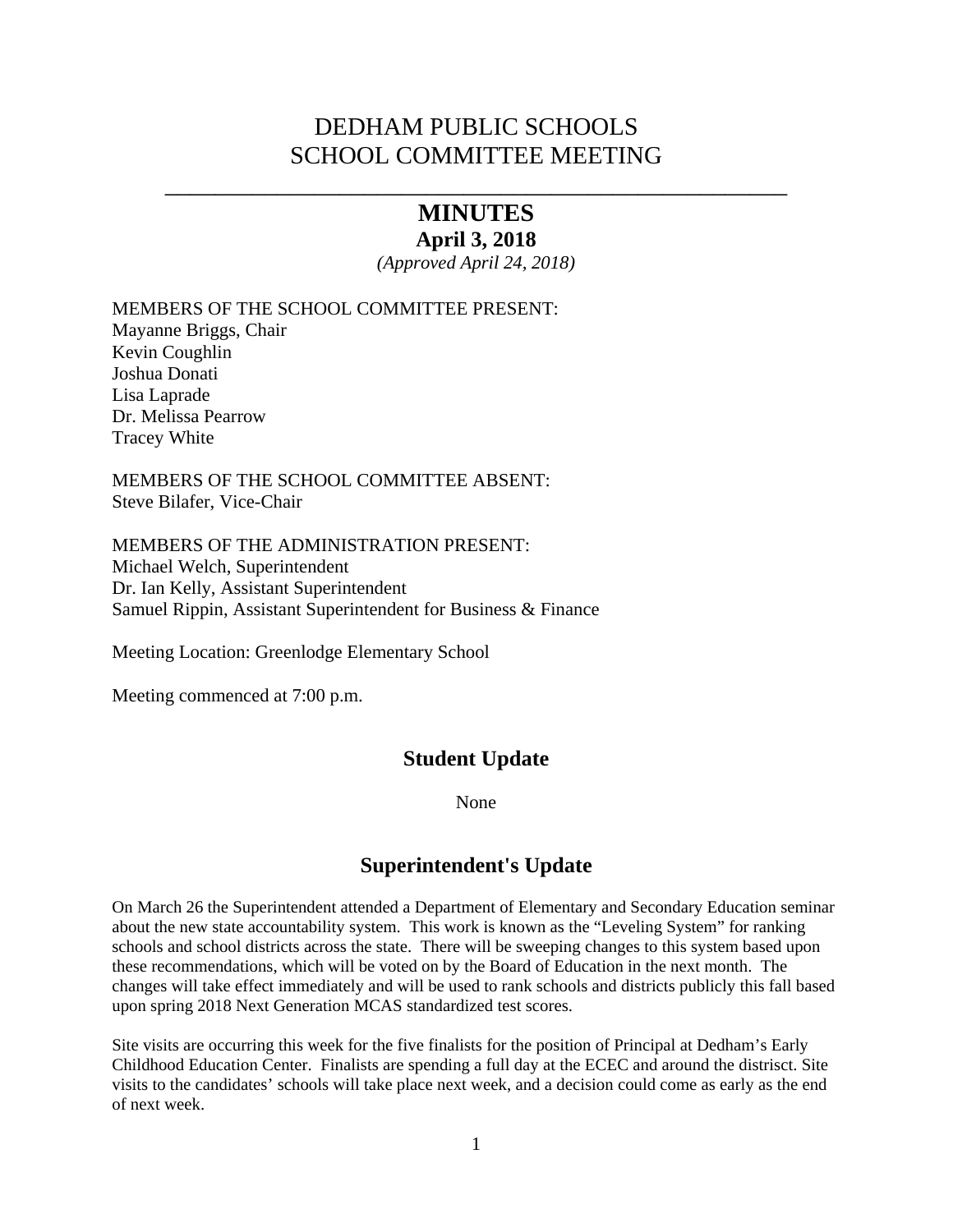Supt. Welch met with students to gather input about the appointment of a permanent principal for Dedham High School. He has reviewed the results of the survey to all Dedham High School and Dedham Middle School parents, and will be meeting with a few additional stakeholders this week. He will use this input to determine the next steps in the process.

Supt. Welch stated he appreciated the Committee's and the public's support at the school department's FY19 Budget Presentation to the Finance Committee last Tuesday, March 27.

Dedham Public Schools have been selected by the Massachusetts Association of School Superintendents to present the district re-structuring plan at this summer's annual conference on July 11 through 13 on Cape Cod. The title of the conference is "Redefining What Success Looks Like for All Students: Pathways, Opportunities, and Resources*"*. Supt. Welch thanked Dr. Kelly for taking the time to apply for this honor. He is also looking to present at this fall's MASC/MASS conference in November.

On April 2, Supt Welch had a meeting regarding the Middle School athletics program. In attendance were DMS Principal Karen Hillman, DHS Principal Jim Forrest, Athletic Director Steve Traister, Parks & Recreation Department Director Bob Stanley, Assistant Director Deb Anderson, School Committee Member Kevin Coughlin and Chair Mayanne Briggs. Supt. Welch is anticipating sending out a survey to parents and students to solicit input on a clear vision statement.

Supt. Welch thanked everyone who came out to participate in the All Dedham Trivia Night on March 24 sponsored by the DHS Alumni Association. Supt. Welch also thanked Bob Crisp and Nancy Clement for all of their hard work putting the evening together.

Supt. Welch will be meeting with the Superintendent and Central Office officials from the Newton Public Schools on April 13 to learn more about their use of a communications director and social media coordinator. This meeting is scheduled for Friday, April 13. Supt. Welch is seeking to enhance Dedham Public Schools marketing and communications in the community.

Supt. Welch invited members of the committee to next week's spring meeting of the Dedham Public Schools Aspiring Leaders Academy event at the Dedham Endicott House. The guest speaker will be [Kalise Wornum,](https://kwdiversityinc.com/) METCO Director for the Wellesley Public Schools. Ms. Wornum is a noted speaker and trainer on issues of cultural proficiency in school systems around the state.

Ms. Laprade inquired into the last day of school and how that will impact the start date of the TREK program. Supt. Welch noted the last day of school will be Monday, June 25, with Greenlodge ending on Tuesday, June 26. He has not yet had an opportunity to speak with the TREK coordinators regarding adjusting the start date of the TREK program.

Ms. White asked how many people attend the Aspiring Leaders meetings. Supt. Welch explained that about 95 people are invited and about 70 people attend.

Ms. Briggs noted that Mr. Bilafer was unable to be in attendance this evening due to a medical situation.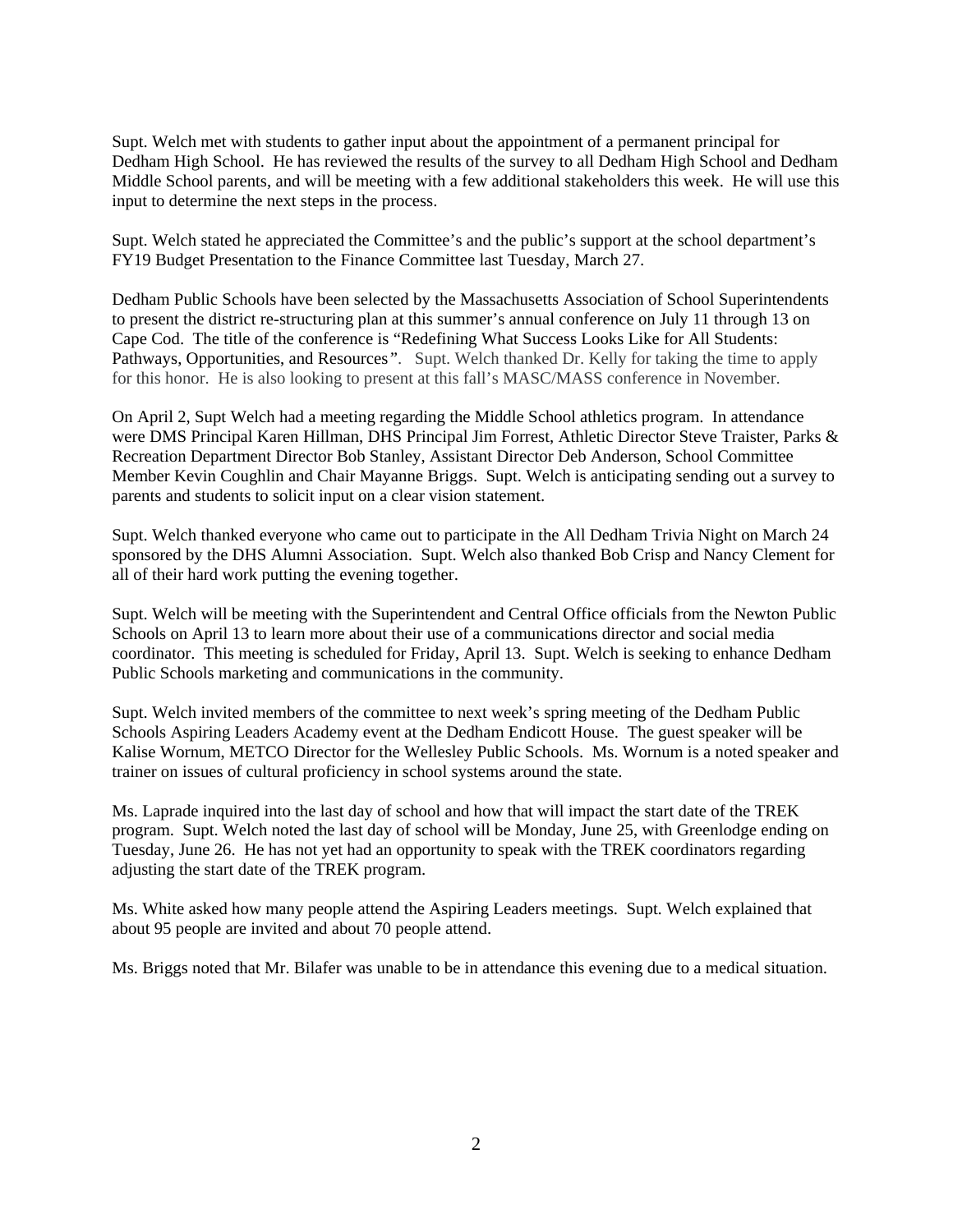# **Reports**

### DMS Schedule Update by Principal Karen Hillman

The Presentation will be available on the DPS district website. The presentation reviewed the goals of the 2017 - 2018 schedule, reflection on the current year's schedule, results of a staff survey on rotating elective blocks, and adjustments for next year.

Questions from the Committee followed:

Ms. White asked about the increase in electives. Ms. Hillman stated there will only be one additional elective. Ms. White asked when the  $5<sup>th</sup>$  grade parents will be able to see the schedule. Ms. Hillman stated that the next step is for the Guidance Councilors to reach out to the  $5<sup>th</sup>$  grade students. After that she is planning on holding a parent night to address many Middle School questions new parents may have including an overview of the schedule.

Dr. Pearrow asked about the "team time" being eliminated and as to when teams would be able to meet? Ms. Hillman clarified that the teacher "team time" will not be going away. Teachers will still meet regularly. The morning homeroom "team time" for students is what is being removed from the schedule.

Mr. Donati inquired into the impact of the loss of "core-extension" time and how parents will be able to get extra help for their children. Ms. Hillman felt that amount of time is better spent being part of the day. Parents who feel their child needs extra help should reach out to a teacher, guidance councilor, or the principal.

Supt. Welch added that all Special Education needs will still be met and that electives slots can be utilized for intervention if necessary.

Ms. Laprade asked if students had been surveyed on what electives they were interested in most. She also noted parent's dissatisfaction in the Health electives and asked if any core electives would be added the schedule. Ms. Hillman stated she has looked at adding to the arts and has extended grade offerings. She is constricted by what the staff is able to teach. At this point, she has only surveyed the staff to see what they would like to teach for electives.

Supt. Welch stated that moving to a seven day rotation aligns the middle school well with the high school and may allow the opportunity to coordinate staff and electives.

Ms. Briggs inquired if each grade will have the opportunity to take three electives. Ms. Hillman stated yes. Ms. Briggs also stated she appreciated the lengthening of class time.

### DHS National Honor Society and DMS National Junior Honor Society by Assistant Superintendent Dr. Ian Kelly

Dr. Kelly acknowledged Karen Dearborn and Carol Margolis, Dedham High School faculty advisors for the National Honor Society, and Ariel Gordon and Sarah Ascenzo, faculty advisors for the Dedham Middle School National Junior Honor Society. He has been working with the advisors to gain a better understanding of the current process. He is working with the Middle School to make some minor changes to the current processes. He explained to the Committee that he needs to have a broader conversation on how students are recognized and what they are being recognized for. He will follow up with the Committee at a later date.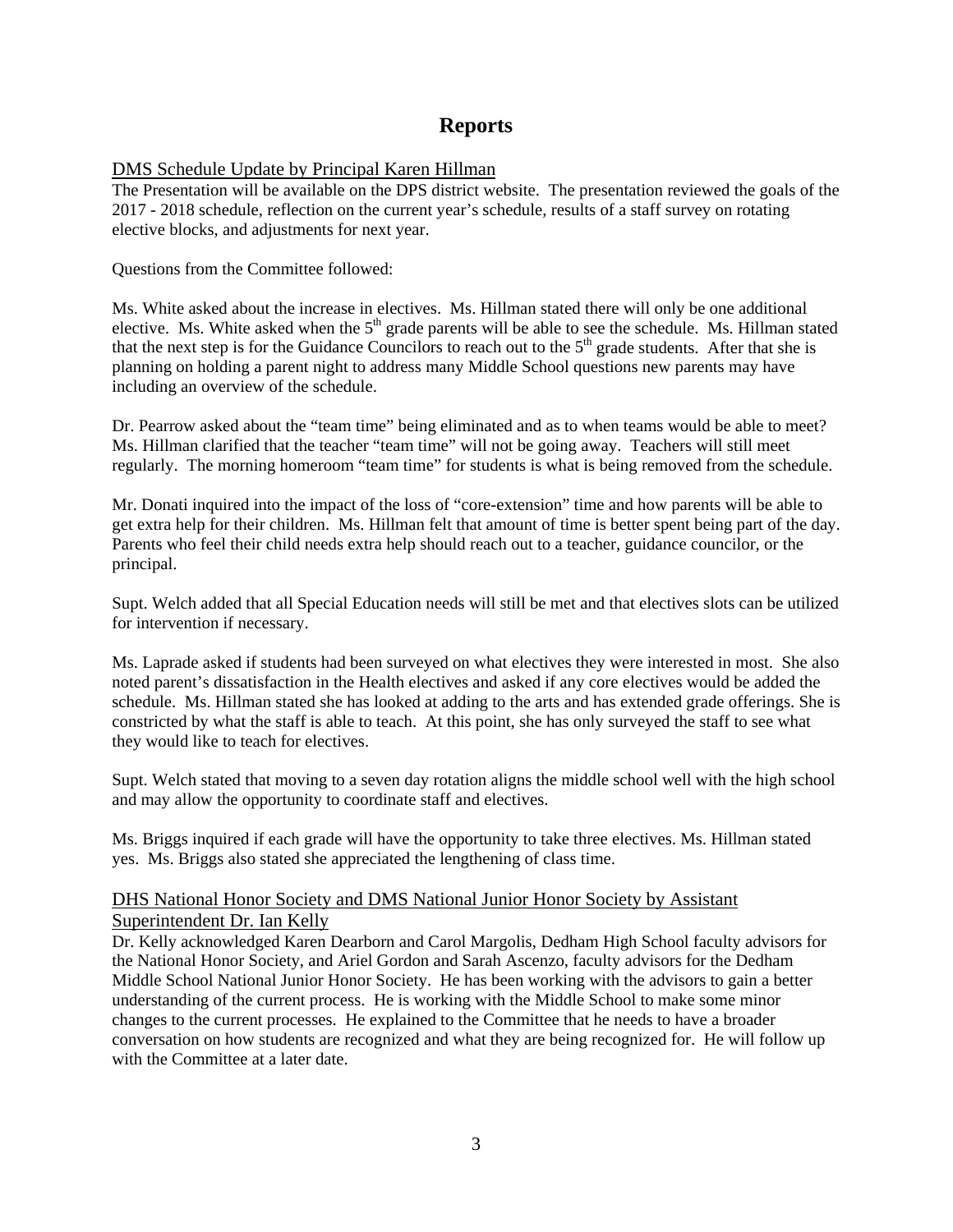Ms. White inquired if there is an explanation given to the sixth graders when they enter the Middle School as to what the NJHS is and what they need to accomplish to be accepted into the organization. Ms. Hillman stated that is not part of the current process, but feelsit is something that should be considered.

### Professional Development Update and Forecast for 2018-2019 by Assistant Superintendent Dr. Ian Kelly

The Presentation will be available on the district website. The presentation included long range planning, 2017-2108 professional development summary, costs associated with professional development, investments in classroom libraries in grades K through 5, projects for 2018-2019 school year in grades PK - 5, review of 2017-2018 projects at DMS, and 2018-2019 long range planning for DMS.

Dr. Kelly thanked Dr. Linda Kobierski, STEM Curriculum Coordinator, and Dr. Heather Smith, Humanities Curriculum Coordinator, for all of their hard work organizing professional development.

Mr. Coughlin inquired if the district was taking on too much, concerned it was putting a lot on the teachers. Dr. Kelly is hopeful this year will be less stressful for the teachers and noted that a lot of the work was being done at the administrative level. Mr. Coughlin stated that it would be important for the Finance Committee to see the savings associated with professional development so they could understand the School Department is spending money responsibly.

Dr. Pearrow understood that the number of staff maternity leaves and family leaves can be an issue and inquired if this matter is factored into the planning process. Dr. Kelly stated that long term subs do not have the same expertise as seasoned teachers and that in order to minimize the impact on student learning it is important to place appropriate structures around the classroom. Dr. Pearrow also inquired if the money being spent on text books is includes special needs classrooms. Dr. Kelly stated yes, books were purchased for both general education and special education classrooms.

Ms. White inquired into continuing training of staff and the training for new staff. Dr. Kelly stated yes to both. There will be ongoing training with existing staff, but not to the same degree as the initial training. New staff will be trained as well. Ms. White asked if STAR 360 will also allow us to keep following the progress of students. Dr. Kelly stated that the STAR 360 is embedded in the program.

Mr. Donati commented on Professional Development being heavy on literacy and inquired into the plan for the math curriculum in grades  $K - 5$ ? Dr. Kelly stated he has been researching the Everyday Math curriculum currently being used in the classroom. He discovered that teachers have not been trained on all elements of the program and they need additional training to fully utilize the program.

Ms. Laprade asked Dr. Kelly to explain the co-teaching model at the Middle School. Dr. Kelly explained co-teaching means a special education teacher and a regular education teacher working together to create a heterogeneous environment. Ms. Laprade asked as to when the templates will be complete on the curriculum page of the website. Dr. Kelly is expecting a completion date of July 1 and noted preschool will be included as well.

Supt. Welch thanked the Committee for their support of the restructure and noted he was proud of all the work being done in the district. He stated that the Administration is reviewing how professional status is earned. He would like to see mandatory professional development be a factor along with the amount of time a teacher has served in the district.

Ms. Briggs noted she would like to have a parent's night to allow an opportunity to become better acquainted with the literacy program.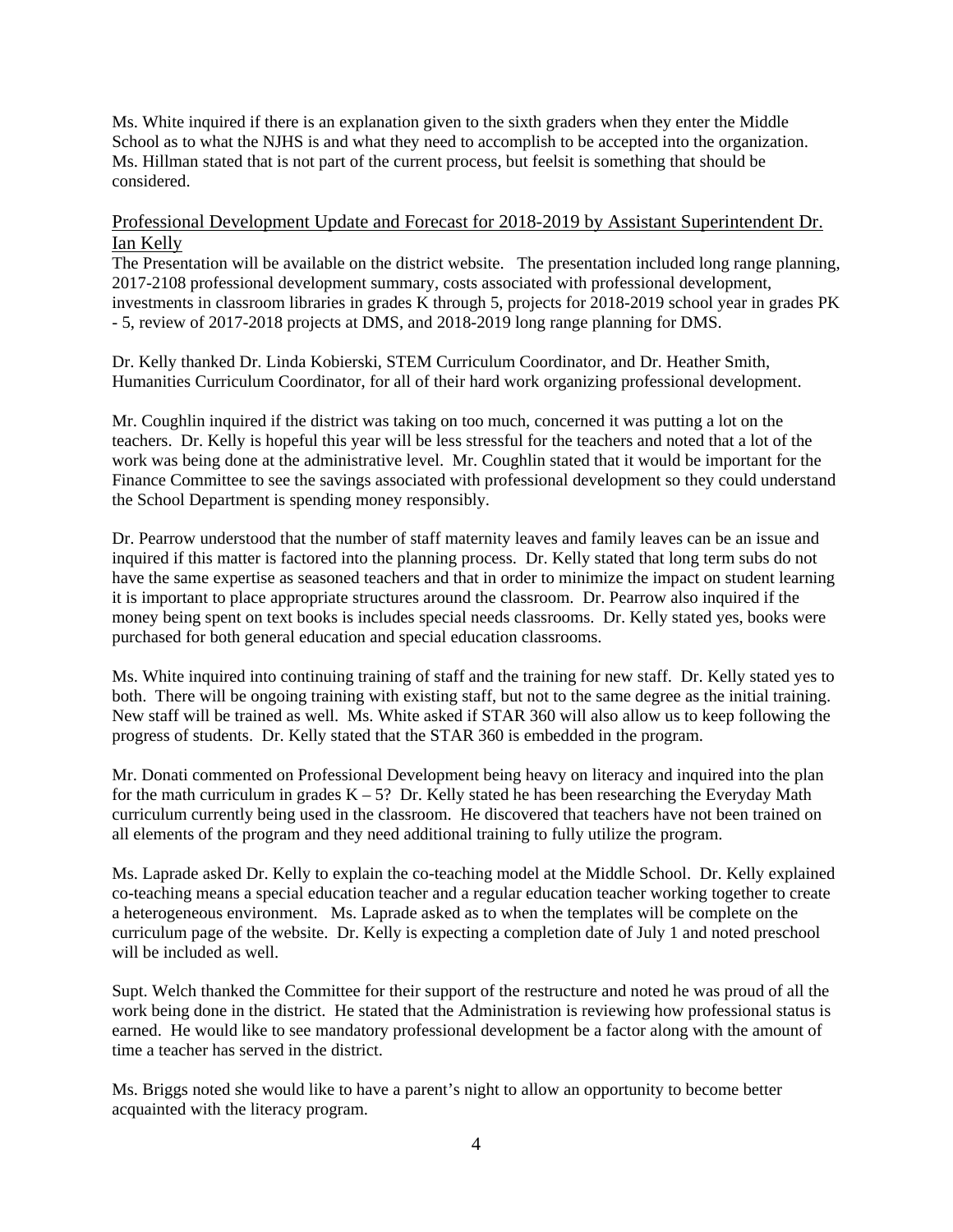# **Old/New Business**

Discussion & Vote on DHS Physics Student's Field Trip to Canobie Lake Park

Principal Jim Forrest requested on behalf of Physics Teacher Amanda Harnden to allow the physics students to attend a field trip to Canobie Lake Park in New Hampshire. This is the 9<sup>th</sup> year the Science Department has taken this trip. Approximately fifty students will participate in applying physics to real life scenarios. Mr. Forrest commended Ms. Harden for her efforts in expanding the physics program.

Mr. Coughlin motioned to approve the Physics Class Field Trip to Canobie Lake Park on Tuesday, May 29, 2018, Mr. Donati second; the Committee voted 6-0 in favor.

### Coalition for Drug & Alcohol Awareness

Chief Michael D'Entremont, Selectman Michael Butler, Health Director Cathy Cardinale addressed the audience in order to provide a better understanding of the Aprl 14 ballot question on the retail sale of marijuana. The establishments are strictly for retail sale.

Chief D'Entremont explained that if you want to stop the retail sale of marijuana in Dedham, you need to vote YES. If you want to allow the sale of marijuana in Dedham, you vote NO.

Ms. Cardinale spoke to the concern of public access to children, especially when it comes to edibles. She explained serving sizes of edibles and also that overdoses have increased in Colorado since the legalization of marijuana sales.

Chief D'Entremont added public safety concerns including increased impaired operations, increased traffic flow, roadway safety, lack of standards for marijuana consumption, access of drugs to youth, theft associated with cash basis of operation, and the difficulty for police to prosecute.

Ms. White inquired about the sobriety tests for operating a vehicle. Chief D'Entremont stated that for alcohol there are breathalyzers and road sobriety tests. There are no such measurements for marijuana impairment.

# **Public Comment**

Amy Larson, 50 Mt. Vernon Street, an avid bike rider and abutter to the High School spoke out against the rail trail. She stated was speaking on behalf of the Dedham taxpayers for responsible spending and questioned the Committee for allowing traffic study to be performed on school property.

Eamonn Kelly, Administrative Intern at Oakdale Elementary School, spoke about the collection of books in the Oakdale Elementary School library and would like to see more culturally responsible books added to the reading collection.

# **Subcommittee Reports & Updates**

### **Policy**

The MACS is almost finished preparing polices from the Policy Review and the Subcommittee will be reviewing and voting on more of the revisions as they are returned.

### Budget

Last week the FY19 operating budget was presented to the Finance Committee. Mr. Coughlin is asking for the public's support as the Finance Committee enters deliberations.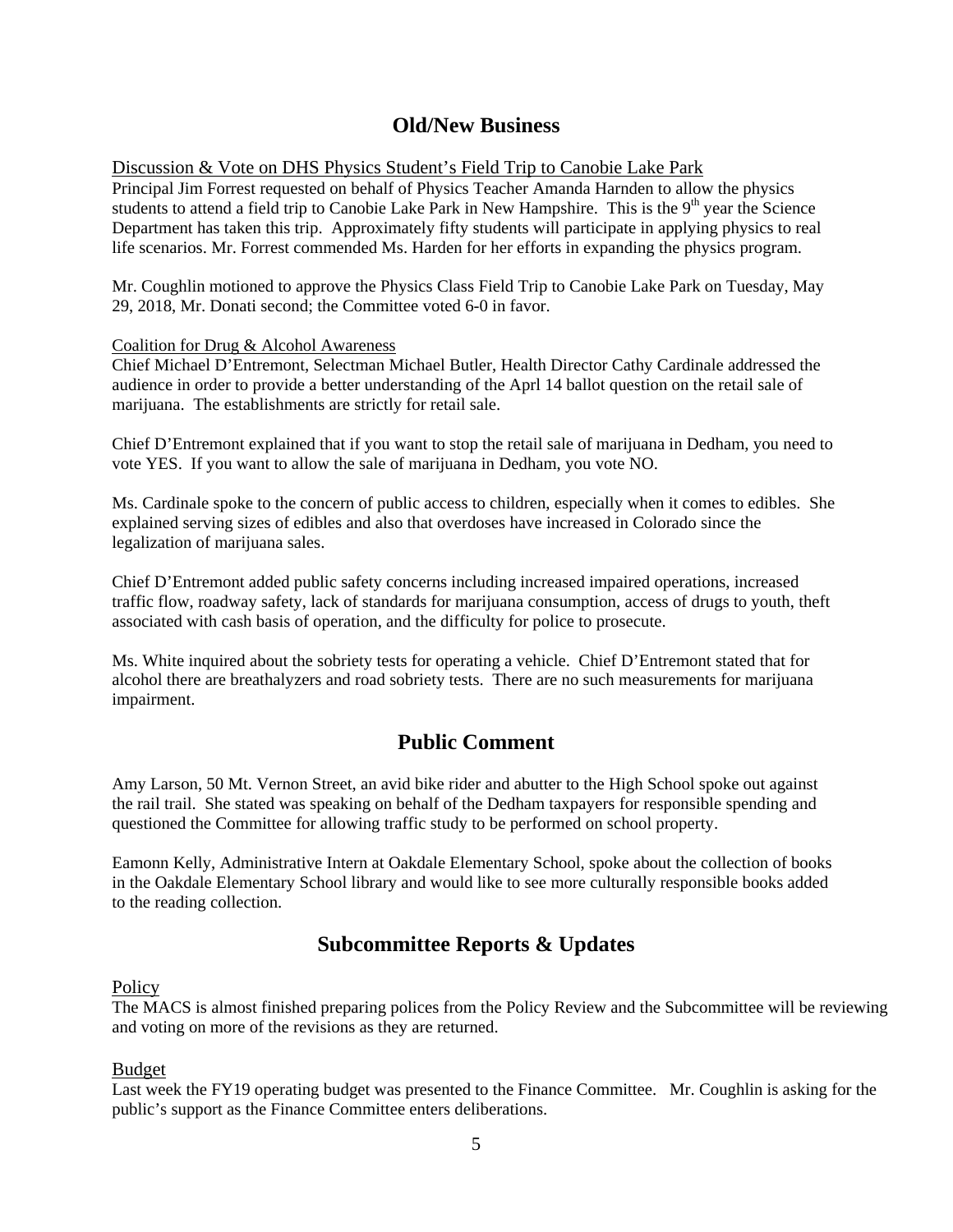#### Equity and Inclusion Task Force

The next meeting will be on Wednesday, April 11 at Dedham Middle School

#### Negotiations

The next meeting will be on Wednesday, April 11.

### SBRC

The SBRC met last night. The next meeting on April 11 will be to discuss color combinations for the new ECEC.

### Finance Committee Meeting Update

Ms. Briggs was specifically asked at the Finance Committee on Thursday evening if the School Committee had taken a vote regarding the proposed Rail Trail warrant article. The consistent message from the School Committee will continue to be that the only thing they are able to support is an all inclusive traffic study around the campus and side streets. She reiterated that safety is the Committees number one concern.

## **Minutes**

None

## **Donations**

Mr. Rippin stated there was a donation in the amount of \$1,776 dollars from the Dedham Education Foundation to the Riverdale School in support of the  $5<sup>th</sup>$  grade class tip to the Boston Tea Party.

Ms. White asked how this field trip aligns with the curriculum. Dr. Kelly stated he is currently in the process of auditing all current field trips so he make sure they are in line with the curriculum and address any equity issues. Mr. Rippin has also worked hard to provide funds in the budget to support such field trips. Supt. Welch noted he recently met with the DEP to discuss such alignment and noted this field was approved by him at that time.

Ms. Laprade motioned to accept with grateful appreciation a donation in the amount of \$1,776 from the Dedham Education Partnership to the Riverdale School to support the  $5<sup>th</sup>$  grade class field trip to the Boston Tea Party, Mr. Donati second; the Committee voted 6-0 in favor.

### **Acknowledgements and Announcements**

Dr. Pearrow attended the All Town Chorus and noted it was a great performance. The All String Concert will be next Tuesday, April 10.

Mr. Donati attended the performance of Johnny Appleseed at the Avery School and noted his appreciation of the event.

Ms. White announced "Shrek" will be performed at the Middle School on Thursday and Friday.